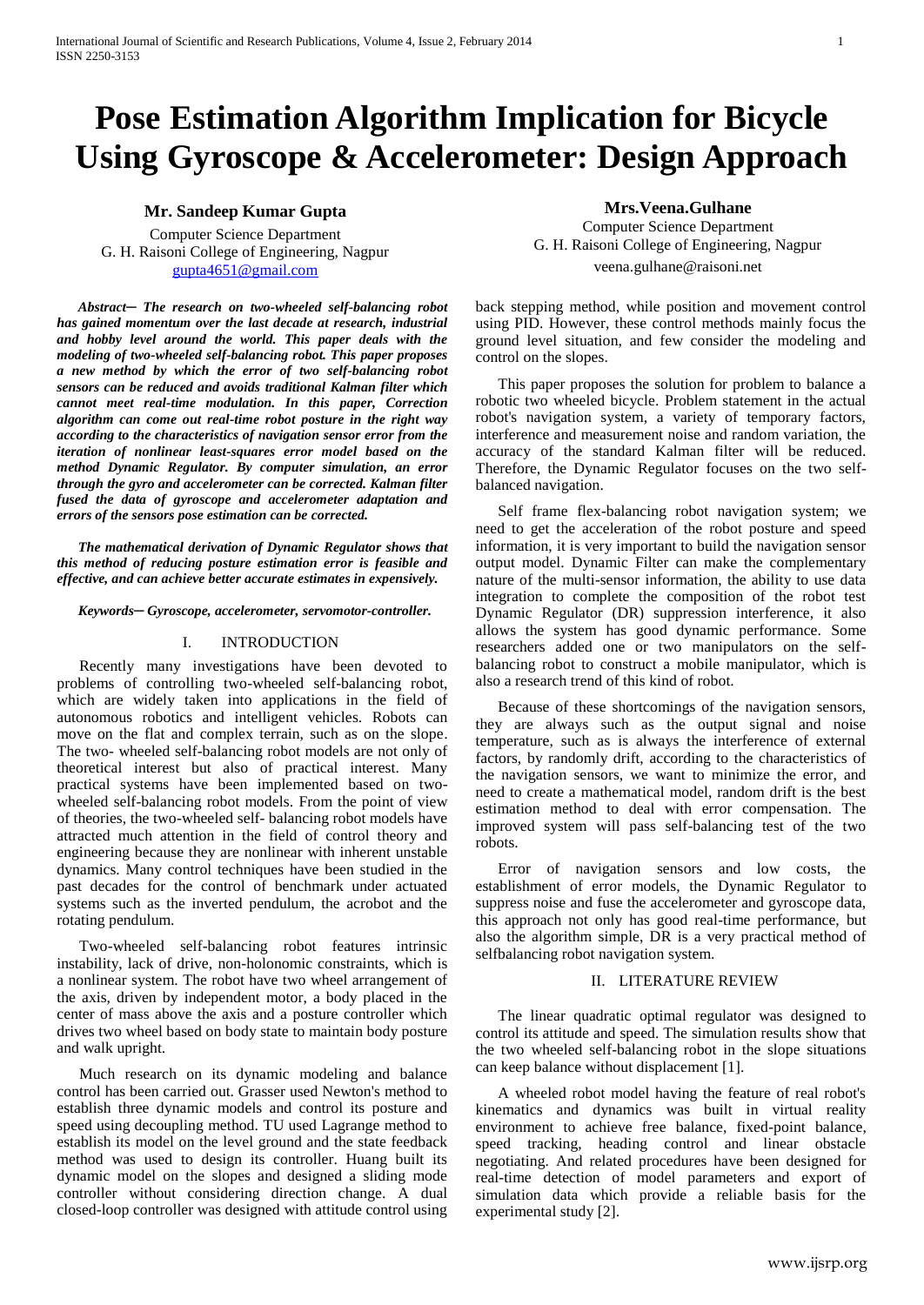Low cost MEMS accelerometer and gyro are selected to measure the posture information of the robot with a novel data fusion method. This data fusion method can overcome the shortcomings of accelerometer and gyro so that the precise posture information is obtained even with oscillation and impact. Based on the robot's dynamics model established by Lagrange's function method, two robust sliding mode controllers are designed for controlling the motions of the robot. The robot performed well with precise measurement of the posture and sliding mode controllers [3].

Two-wheeled self-balancing robot is a mechanically unstable, non-homonymic constraint robot. This paper has established a dynamics and kinematics more effective for selfbalancing robot's balance model, has designed fuzzy controller based on the T -S fuzzy model with the parallel distribution compensator (PDC) the structure [4].

# III. TWO-WHEELED SELF-BALANCED ROBOT MODEL SELECTING

The self-balanced robot navigation required an excellent performance of precision, reliability and autonomy. Inertial navigation system could provide comprehensive information of navigation independently. The Global Positioning System posited widely, what always attracted people was the high precision and low cost, but the signal is easy to keep out. The error would accumulated ceaselessly with the time went by.

The system could complement each other; it was widely used in the present integrated navigation system. Integrated system navigation system made the full use of two, and overcame the shortcomings.

This system model and the statistic characteristics of noise had been known, and the system noise was the Gaussian White home measured noise had not been known. This paper used the integrated navigation system as the research object, the integrated navigation system was used as the main navigation system, using speed and position information Global Positioning System provided as the observed quantity. To establish the mathematical models, the ADC to be used with Micro Controller Units to obtain the information of sensor, such as gyroscope and accelerometer.

Gyroscope output continuous voltage signal, after 12 bit A / D conversion, provided by the gyro random drift only greater power, is because centrifugal not only the temperature to reach a stable over time, gradually, average output in the form, and ultimately tend to the dynamic stability. Repeat experimental results show that the different characteristics of the gyroscope of time, Based observations show that the drift error is mainly due to the influence of temperature in the work process of the gyroscope, According to the ambient temperature deviation is reduced to a positive or negative.

The same method to analyze the accelerometer output value; through two figures we know that the error characteristics of accelerometers and gyroscopes are basically similar, but different parameters.

## III. DYNAMIC REGULATION ALGORITHM

Aiming at two-wheeled self-balanced robot SINS/GPS integrated navigation system, state space model, Traditional

Kalman filter algorithm is optimal in theory. But it is difficult to meet the actual system Kalman filtering Gaussian white noise and other conditions, easily lead to instability of the differences and filters. Dynamic Regulator algorithm with forgetting factor, to improve the robustness of the system, to improve the accuracy of the system.

## *A. Discrete-time linear equation of the model*

Consider the following model, which is expressed by the discrete-time linear equation:

$$
X(k+1) = \Phi(k+1,k)X(k) + T(k+1,k)W(k)
$$
 (1)

$$
Y(k+1) = C(k+1)X(k+1) + V(k)
$$
 (2)

In this equation  $V(k)$  is the measurement noise vector,  $C(k)$  is observation matrix,  $Y(k)$  is observation vector,  $W(k)$ is system noise vector,  $X(k)$  is error state vector,  $F(k, k + 1)$  is state transition matrix,  $T(k +1, k)$  is noise state transition matrix.

The formula of Dynamic Filtering is:

$$
\hat{X}(k|k) = \hat{X}(k|k-1) + K(k)[Z(k) - C(k)\hat{X}(k|k-1)]
$$
\n(3)

$$
\hat{X}(k|k-1) = \Phi(k, k-1) \hat{X}(k-1|k-1)
$$
\n(4)  
\n
$$
K(k) = P(k|k-1)C^{T}(K)[C(K)P(k|k-1)C^{T}(K) + R(k)]
$$
\n(5)

$$
P(k | k - 1) = \Phi(k, k - 1)P(k - 1 | k - 1)\Phi^{T}(k, k - 1) + T
$$

$$
(k, k - 1)Q(k - 1)T^{T}(k, k - 1)
$$
(6)

$$
P(k | k) = [1 - K(k)C(k)]P(k | k - 1)[1 - K(k)C(k)]T + K(k)R(k)T K(k)
$$
\n(7)

In order to develop the control system, we need a dynamic model of the system that will link the system's behavior (described by the state space variables) to its inputs (defined in introduction).This model is characterized by the system's parameters (i.e. size, mass and moment of inertia of the vehicle.

#### *B. The inertial sensor data fusion based on Dynamic Filtering*

Dynamic Filter estimates the state of the process and measurement noise and feedback. The feedback control provides an efficient recursive solution to solve the minimum mean square by the feedback correction of optimal estimation of nonlinear optimal estimation of the final state vector. The main idea of inertial sensor data fusion is the use of gyroscopes and accelerometers different error characteristics, Information collected in order to correct their mistakes. Optimal estimation of the two robot pose obtained by the Dynamic Regulator and gyro bias calibration, automatic tracking deviation.